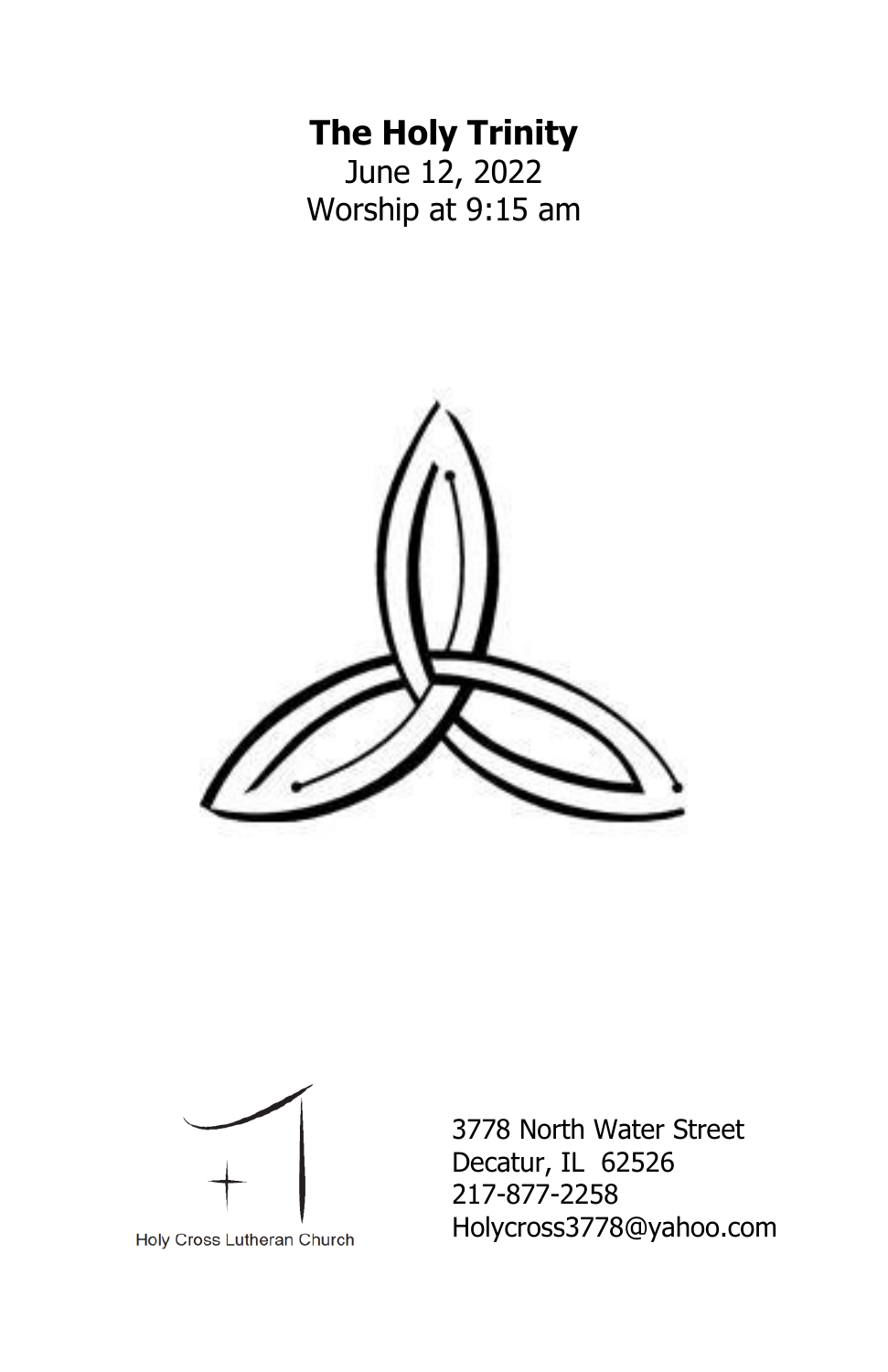# **WELCOME TO WORSHIP**

It is our deepest hope that you feel welcome here. Restrooms and drinking fountains are available in the lobby area. Children are always welcome to worship, but should the need arise a nursery is located behind the first door on your left, down the hall. We welcome all baptized Christians to Christ's table for Holy Communion. Instructions for distribution are shown on page 10. This worship guide is designed to provide you the information you need to join us in worship, but should you have any questions, please feel free to ask an usher, the pastor, or someone near you. Let us join in praising God as we are nourished by the Word and at Christ's Table.

# **INTRODUCTION TO THE DAY**

"O Lord our Lord, how majestic is your name in all the earth!" Today we celebrate the holy Trinity. Paul writes that through Jesus we have peace with God, whose love pours into our hearts through the Holy Spirit, giving us lasting hope. We celebrate the gracious One-in-Three, eternal Three-in-One, as we worship in community; as we share water and word, bread and wine; and as we bring God's love and hope to our neighbors.

# **ANNOUNCEMENTS & PRAYER REQUESTS**

# **BELLS AND CALL TO WORSHIP**

## **CONFESSION AND FORGIVENESS**

- P Blessed be the holy Trinity,  $+$  one God, whose steadfast love endures forever.
- **C Amen.**
- P Let us confess our sin in the presence of God and of one another.

Silence is kept for reflection.

- P Merciful God,
- **C we confess that we have not followed your path but have chosen our own way. Instead of putting others before ourselves,**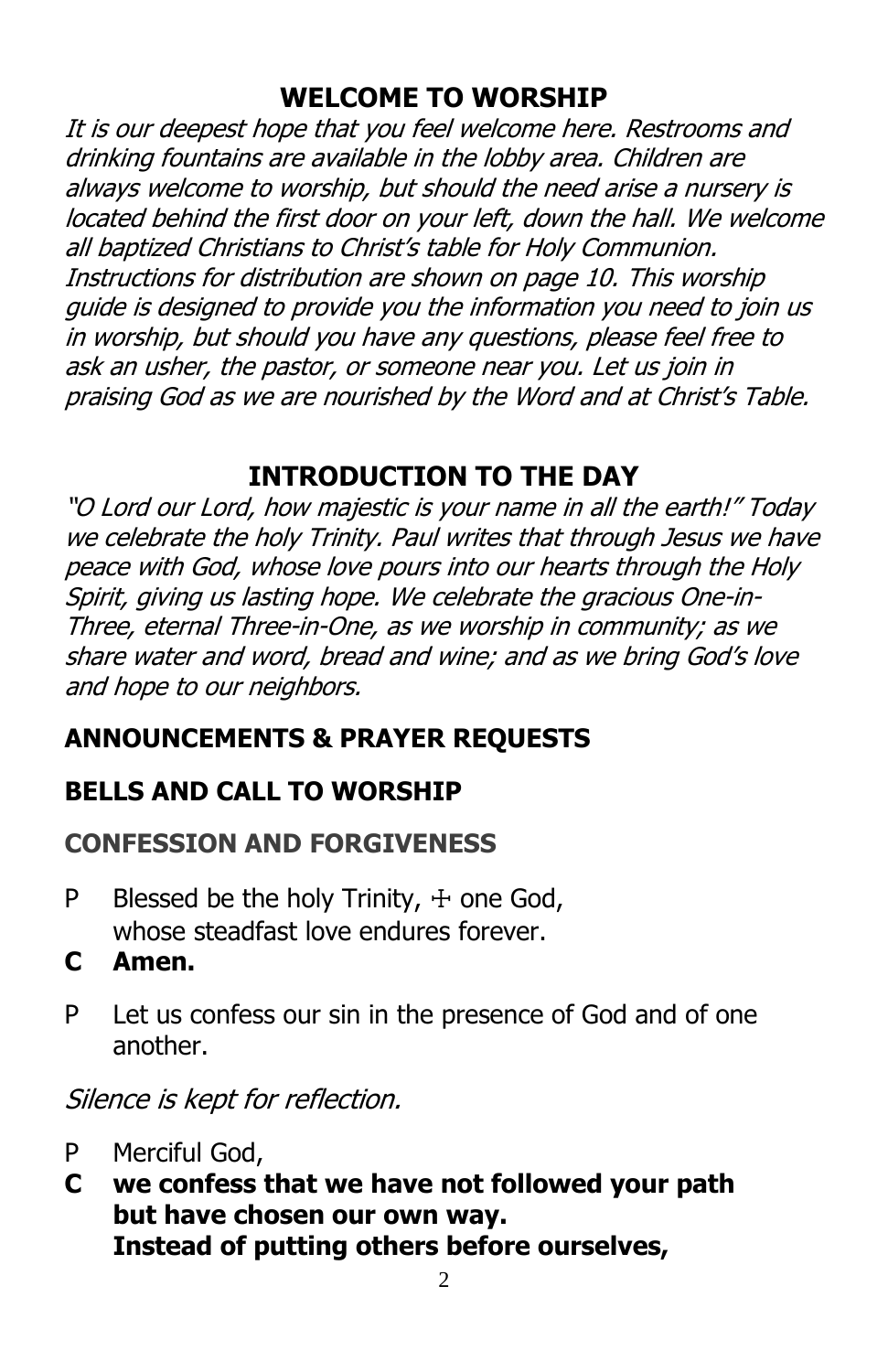**we long to take the best seats at the table. When met by those in need, we have too often passed by on the other side. Set us again on the path of life. Save us from ourselves and free us to love our neighbors. Amen.** P Hear the good news! God does not deal with us according to our sins but delights in granting pardon and mercy. In the name of  $+$  Jesus Christ, your sins are forgiven.

- You are free to love as God loves.
- **C Amen.**

# **OPENING HYMN**

# **"Holy, Holy, Holy, Lord God Almighty!" ELW 413**

- **1 Holy, holy, holy, Lord God Almighty! Early in the morning our song shall rise to thee. Holy, holy, holy, merciful and mighty! God in three persons, blessed Trinity!**
- **2 Holy, holy, holy! All the saints adore thee, casting down their golden crowns around the glassy sea; cherubim and seraphim falling down before thee, which wert and art, and evermore shalt be.**
- **3 Holy, holy, holy! Though the darkness hide thee, though the eye of sinfulness thy glory may not see, only thou art holy; there is none beside thee, perfect in pow'r, in love and purity.**
- **4 Holy, holy, holy! Lord God Almighty! All thy works shall praise thy name in earth and sky and sea. Holy, holy, holy, merciful and mighty! God in three persons, blessed Trinity!**

Text: Reginald Heber, 1783-1826, alt.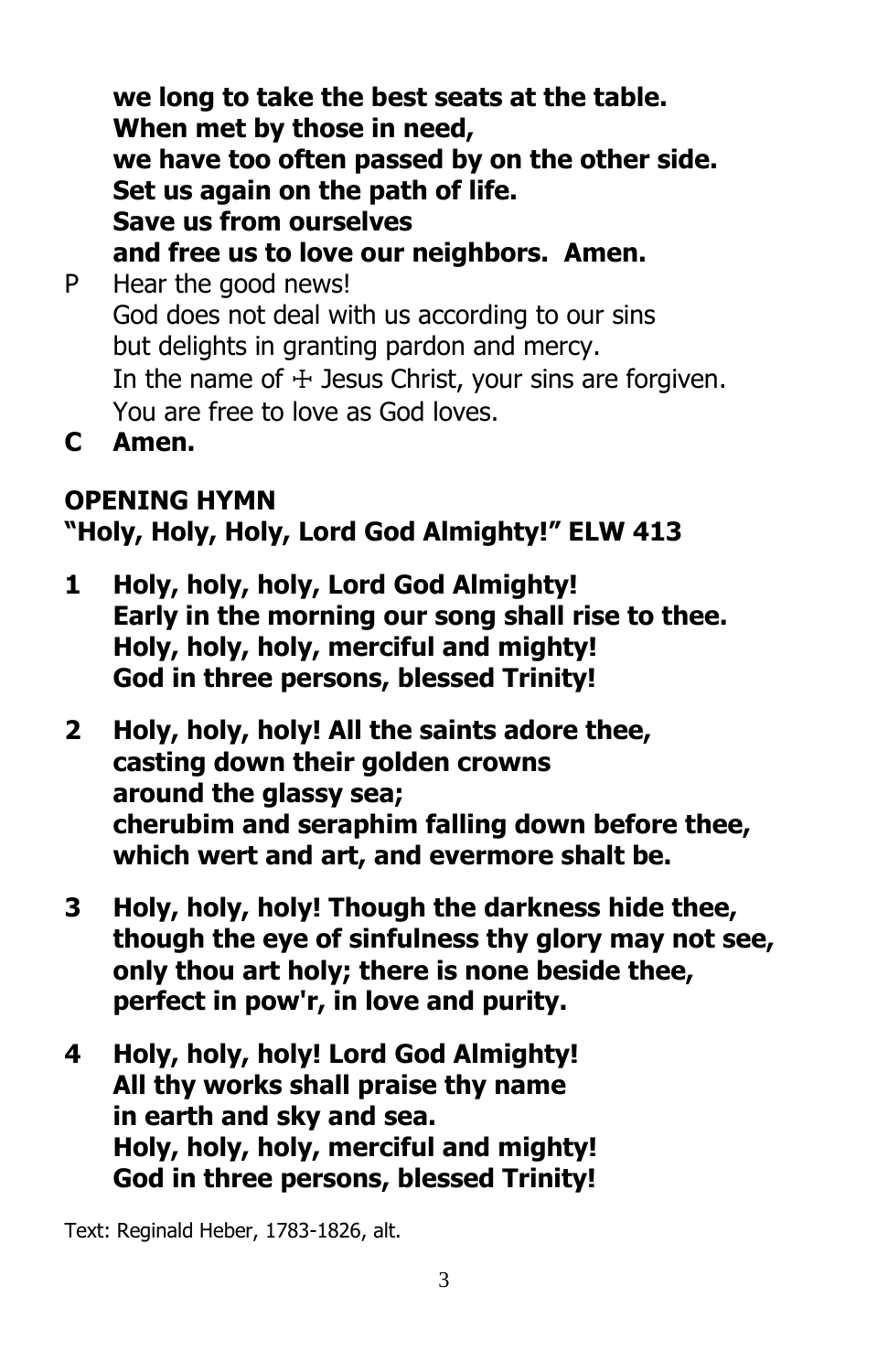# **GREETING**

- P The grace of Jesus Christ our Savior, the reconciling love of God, and the communion of the Holy Spirit be with you all.
- **C And also with you.**

## **HYMN OF PRAISE "Thine Is the Glory" ELW 376 vs. 2**

**2 Lo, Jesus meets thee, risen from the tomb! Lovingly he greets thee, scatters fear and gloom; let his church with gladness hymns of triumph sing, for the Lord now liveth; death hath lost its sting!** 

# **Refrain**

**Thine is the glory, risen, conqu'ring Son; endless is the vict'ry thou o'er death hast won!**

Text: Edmond Budry, 1854-1932; tr. R. Birch Hoyle, 1875-1939

# **PRAYER OF THE DAY**

- P The Lord be with you.
- **C And also with you.**
- P Let us pray together:
- **C Almighty Creator and ever-living God: we worship your glory, eternal Three-in-One, and we praise your power, majestic One-in-Three. Keep us steadfast in this faith, defend us in all adversity, and bring us at last into your presence, where you live in endless joy and love, Father, Son, and Holy Spirit, one God, now and forever. Amen.**

# **First Reading: Proverbs 8:1-4, 22-31**

In the Bible, wisdom is portrayed in terms sometimes human and sometimes divine. Often, wisdom is personified as feminine. In this passage, Woman Wisdom is depicted not only as the first creation of God, but also as God's helper, rejoicing in God's creation, especially in human beings.

 $1$ Does not wisdom call,

- and does not understanding raise her voice?
- $2$ On the heights, beside the way,
	- at the crossroads she takes her stand;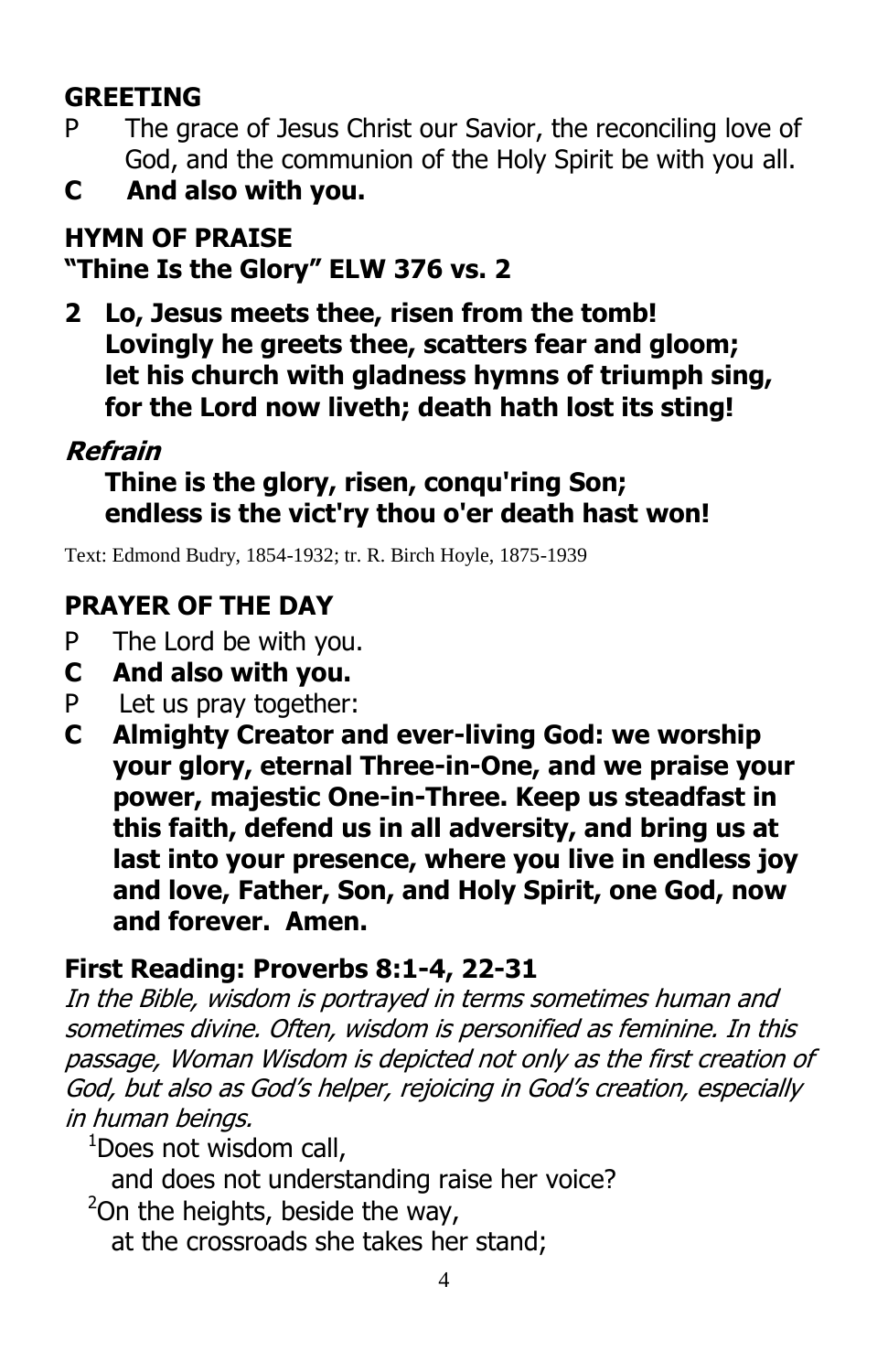$3$ beside the gates in front of the town, at the entrance of the portals she cries out: <sup>4</sup>"To you, O people, I call, and my cry is to all that live.  $22$ The Lord created me at the beginning of his work, the first of his acts of long ago.  $^{23}$ Ages ago I was set up, at the first, before the beginning of the earth.  $24$ When there were no depths I was brought forth, when there were no springs abounding with water. <sup>25</sup>Before the mountains had been shaped, before the hills, I was brought forth—  $26$ when he had not yet made earth and fields, or the world's first bits of soil.  $27$ When he established the heavens, I was there, when he drew a circle on the face of the deep. <sup>28</sup>when he made firm the skies above, when he established the fountains of the deep,  $^{29}$ when he assigned to the sea its limit, so that the waters might not transgress his command, when he marked out the foundations of the earth,  $30$ then I was beside him, like a master worker; and I was daily his delight, rejoicing before him always,  $31$ rejoicing in his inhabited world and delighting in the human race."

L The word of the Lord.

# **C Thanks be to God.**

#### **Psalm 8**

 $1$ O Lord our Lord,

**how majestic is your name in all the earth!**

 $2$ you whose glory is chanted above the heavens out of the mouths of infants and children;

**you have set up a fortress against your enemies, to silence the foe and avenger.**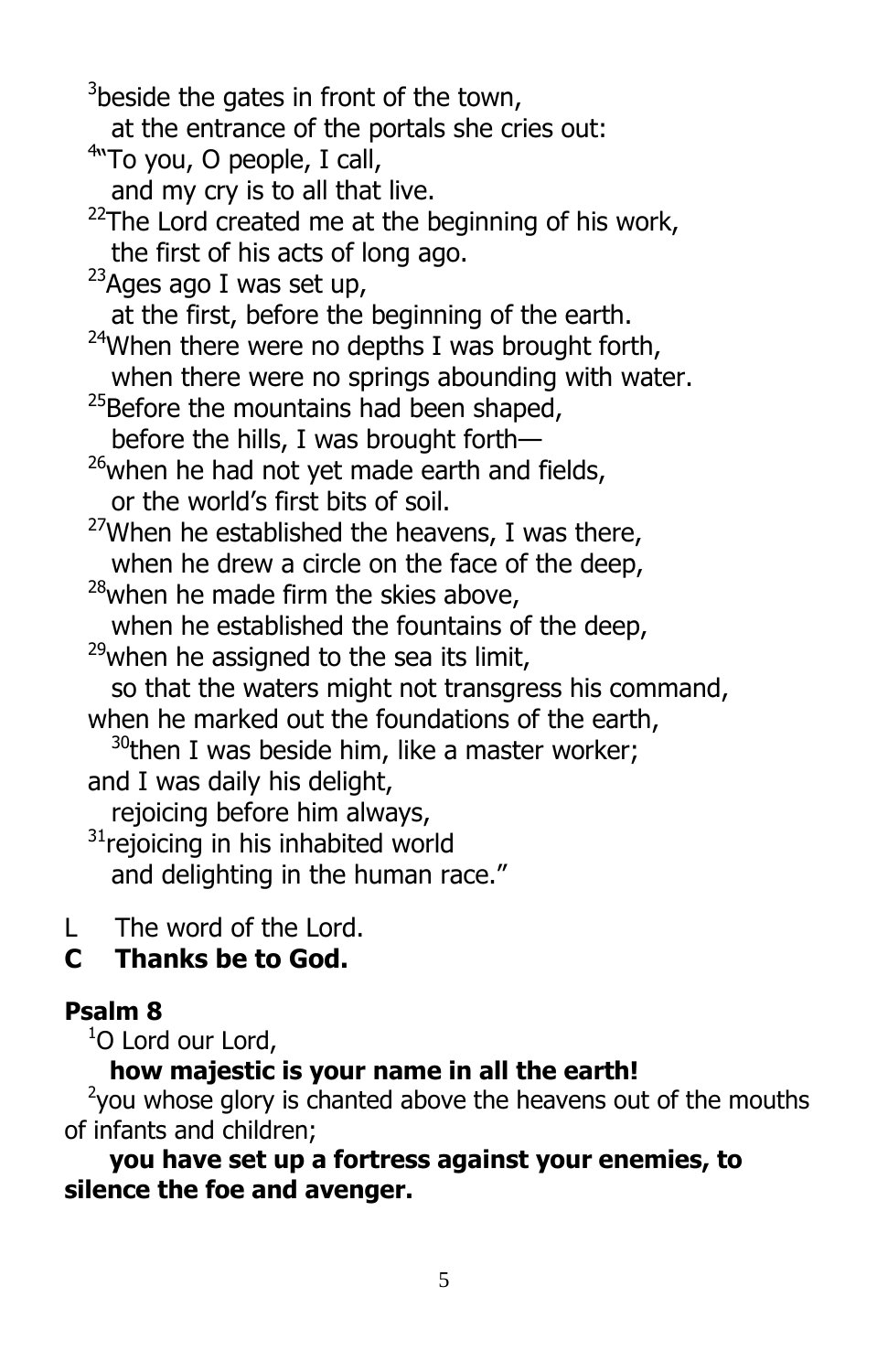$3$ When I consider your heavens, the work of your fingers,

**the moon and the stars you have set in their courses,**

 $4$ what are mere mortals that you should be mindful of them,

**human beings that you should care for them?**

<sup>5</sup>Yet you have made them little less than divine;

**with glory and honor you crown them.**

 $6$ You have made them rule over the works of your hands;

**you have put all things under their feet:**

 $\frac{7}{1}$ all flocks and cattle,

**even the wild beasts of the field,**

<sup>8</sup>the birds of the air, the fish of the sea,

**and whatever passes along the paths of the sea.** <sup>9</sup>O Lord our Lord,

**how majestic is your name in all the earth!**

## **Second Reading: Romans 5:1-5**

Paul describes the life of faith with reference to God, Jesus, and the Holy Spirit. Even now, we have peace with God through Jesus, and our hope for the future is grounded in the love of God that we experience through Christ's Holy Spirit.

 $1$ Therefore, since we are justified by faith, we have peace with God through our Lord Jesus Christ, <sup>2</sup>through whom we have obtained access to this grace in which we stand; and we boast in our hope of sharing the glory of God.  $3$ And not only that, but we also boast in our sufferings, knowing that suffering produces endurance, <sup>4</sup>and endurance produces character, and character produces hope, <sup>5</sup>and hope does not disappoint us, because God's love has been poured into our hearts through the Holy Spirit that has been given to us.

- L The word of the Lord.
- **C Thanks be to God.**

# **GOSPEL ACCLAMATION** (ELW page 205)

**C Alleluia! Lord and Savior: Open now your saving word. Let it burn like fire within us; speak until our hearts are stirred. Alleluia! Lord, we sing for the good news that you bring.**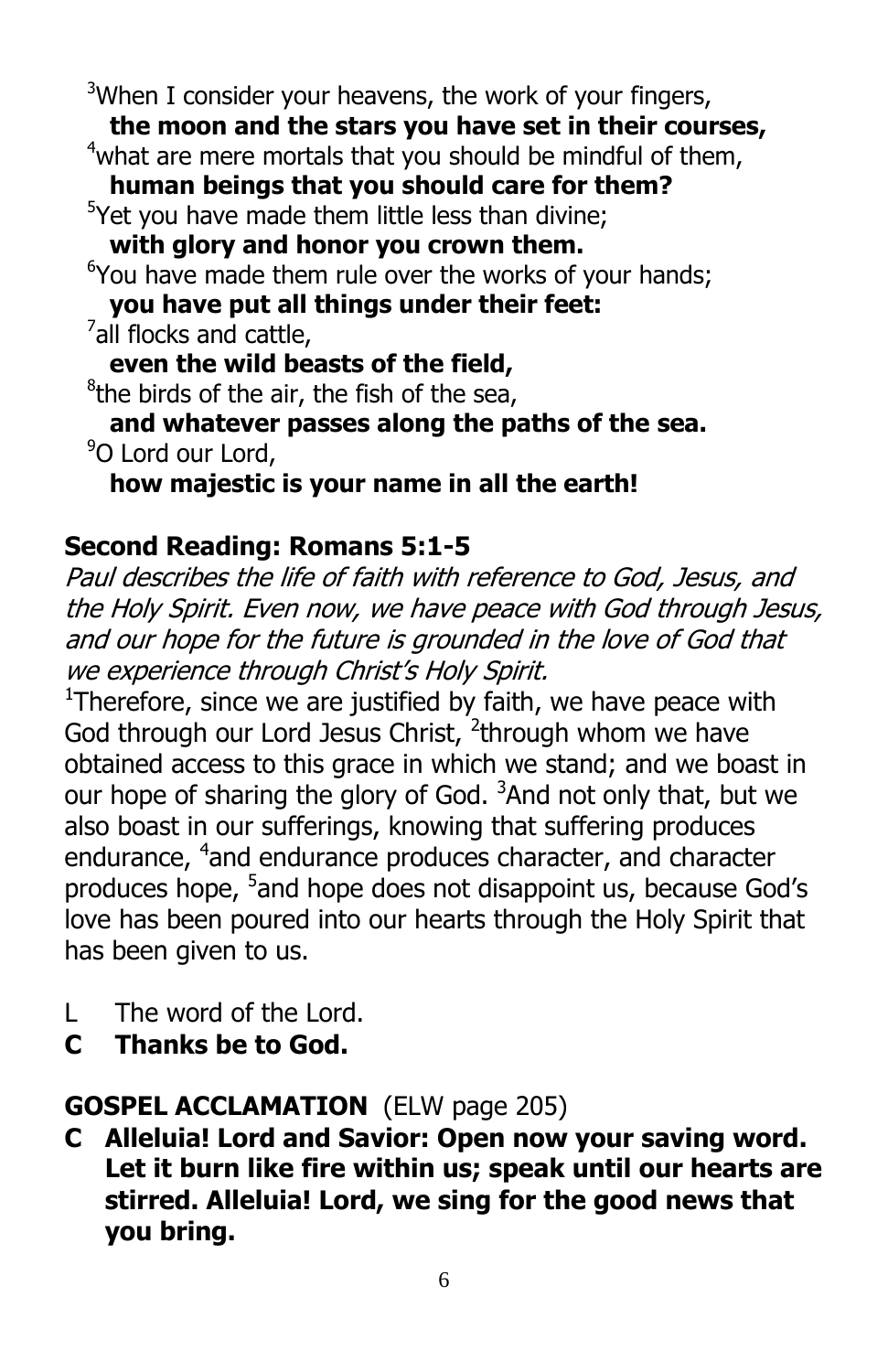- P The Holy Gospel according to St. John the  $16<sup>th</sup>$  chapter.
- **C Glory to you, O Lord.**

# **Gospel: John 16:12-15**

Jesus' ongoing presence with the disciples will be made known through the coming Spirit who will guide them and communicate to them Jesus' will and glory.

Jesus said,  $12^{N}I$  still have many things to say to you, but you cannot bear them now. <sup>13</sup>When the Spirit of truth comes, the Spirit will guide you into all the truth; for the Spirit will not speak on its own, but will speak whatever the Spirit hears and will declare to you the things that are to come. <sup>14</sup>The Spirit will glorify me, because the Spirit will take what is mine and declare it to you.  $^{15}$ All that God has is mine. For this reason I said that the Spirit will take what is mine and declare it to you."

- P The Gospel of the Lord.
- **C Praise to you, O Christ.**

# **CHILDREN'S MESSAGE**

# **SERMON**

#### **HYMN OF THE DAY "Holy God, We Praise Your Name" ELW #414 vs 1, 3, & 4**

**1 Holy God, we praise your name; Lord of all, we bow before you. All on earth your scepter claim, all in heav'n above adore you. Infinite your vast domain, everlasting is your reign.**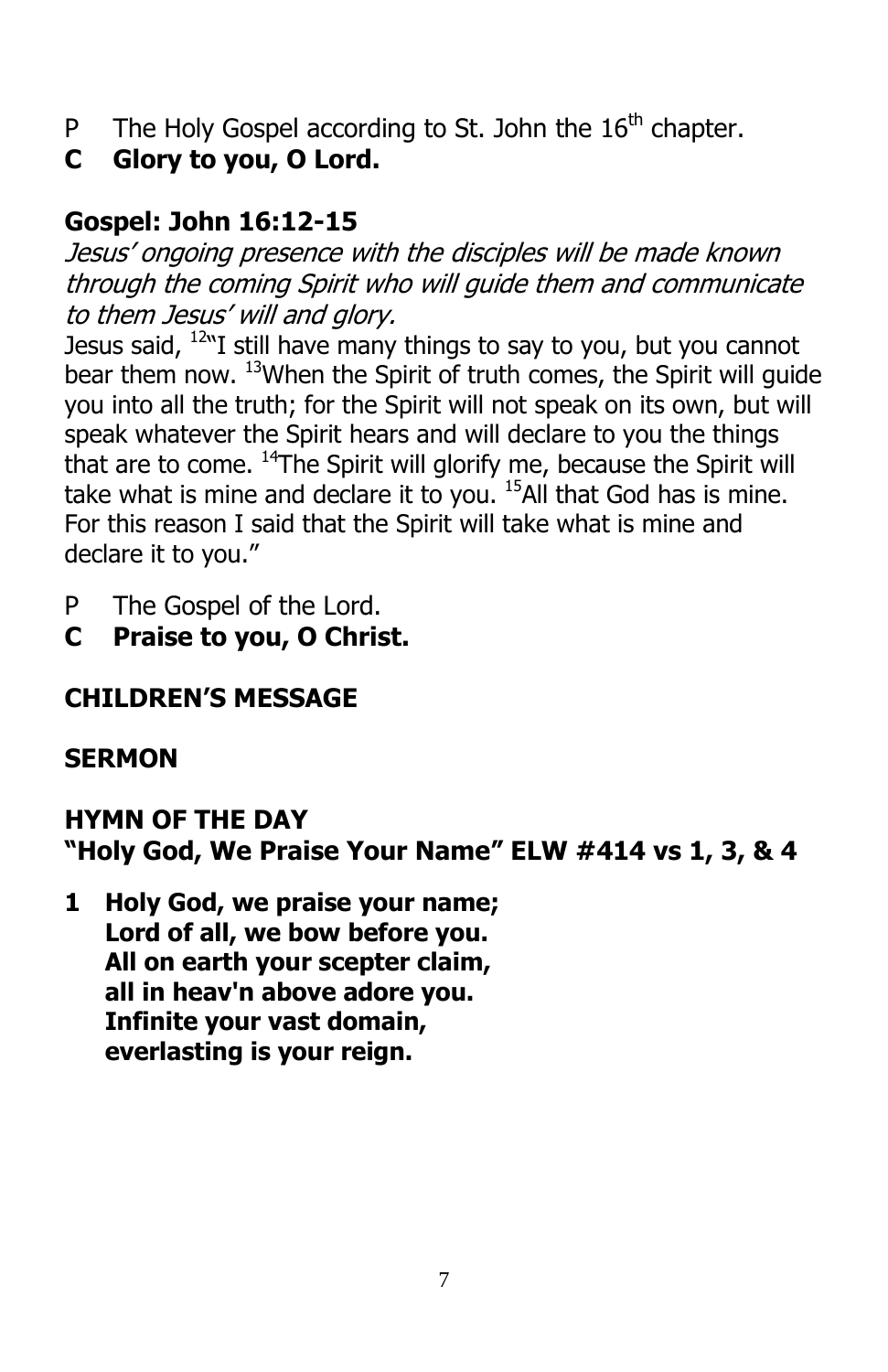- **3 Lo, the apostolic train join your sacred name to hallow; prophets swell the glad refrain, and the white-robed martyrs follow; and from morn to set of sun through the church the song goes on.**
- **4 Holy Father, holy Son, Holy Spirit, three we name you, though in essence only one; undivided God we claim you and, adoring, bend the knee while we own the mystery.**

Text: source unknown; tr. Clarence A. Walworth, 1820-1900

#### **APOSTLES' CREED**

**C I believe in God, the Father almighty, creator of heaven and earth.**

**I believe in Jesus Christ, his only Son, our Lord. He was conceived by the power of the Holy Spirit and born of the virgin Mary. He suffered under Pontius Pilate, was crucified, died, and was buried. He descended into hell. On the third day he rose again. He ascended into heaven, and is seated at the right hand of the Father. He will come again to judge the living and the dead. I believe in the Holy Spirit, the holy catholic Church, the communion of saints, the forgiveness of sins, the resurrection of the body, and the life everlasting. Amen.**

#### **PRAYERS OF INTERCESSION**

United in Christ and guided by the Spirit, we pray for the church, the creation, and all in need.

A brief silence.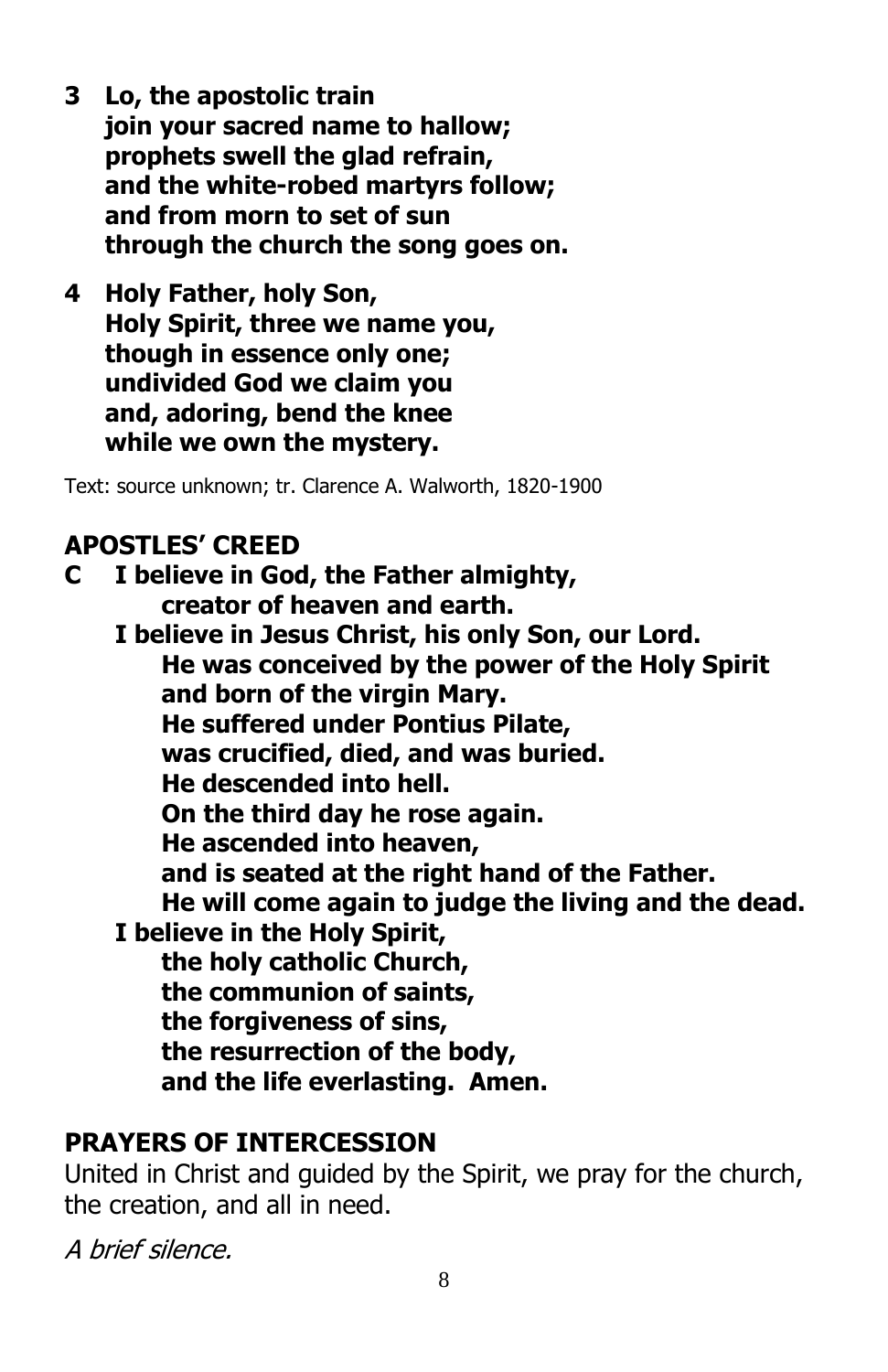Let us pray for the gift of the Spirit... silence

One God, giver of life, you established peace through your Son and gave your church the hope of sharing in your glory. Enliven us by your Spirit to speak and act in love for the sake of the world. Come, Holy Spirit. God of grace, **hear our prayer.**

Let us pray for the natural world... silence

Creator of all, you rejoice in creation and have given humankind responsibility for the works of your hands. Instill in everyone your Spirit of care for the earth, especially in areas threatened by ecological devastation. God of grace, **hear our prayer.**

Let us pray for governments of the world... silence

Loving Redeemer, you delight in the human race. Move the hearts of world leaders to seek wisdom, speak truth, and care for all endangered by poverty, prejudice, or violence. Further the work of international collaboration and peacemaking. God of grace, **hear our prayer.**

Let us pray for all those who suffer... silence

Abiding Comforter, you call out to all who live. Restore severed relationships and protect children who lack trustworthy caregivers. Grant hope to those who are experiencing fear, pain, or grief. We especially remember the names on our prayer list. God of grace, **hear our prayer.**

Let us pray for those who are lonely and isolate... silence

Holy Three, you are community and you create community. Build up ministries that support those who are isolated or lonely. Give endurance as we nurture vital relationships in our congregation and beyond. God of grace, **hear our prayer.**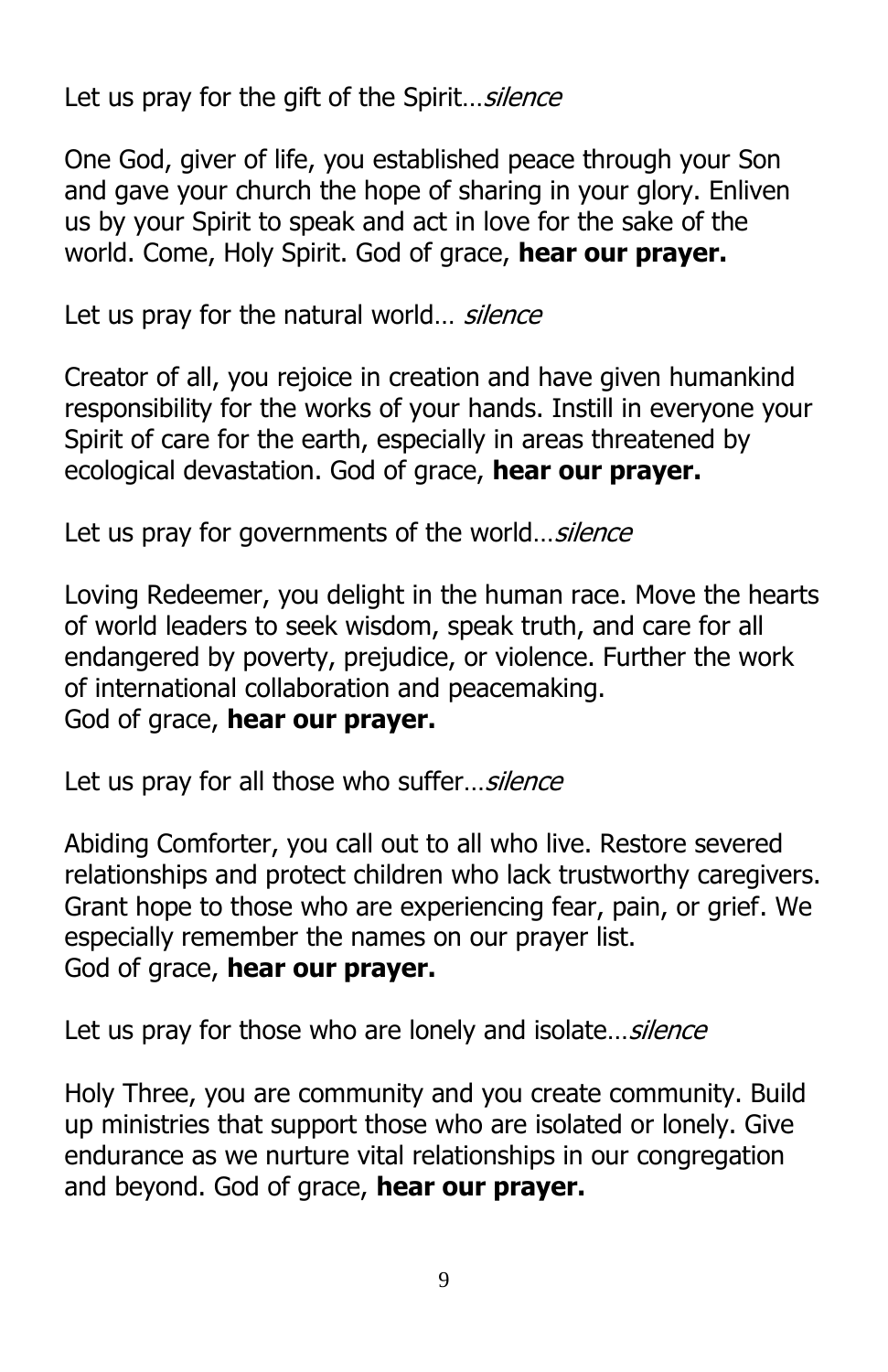Let us pray for those who have gone before us... silence Holy God, we remember your saints for their strong faith and witness, even unto death. We remember the Emanuel Nine who were killed in 2015 and who we commemorate on June 17. Console grieving families. Stir up in us the resolve to end the sin of white supremacy and pursue the courageous path of justice. God of grace, **hear our prayer.**

God of every time and place, in Jesus' name and filled with your Holy Spirit, we entrust these spoken prayers and those in our hearts into your holy keeping. **Amen.**

# **PEACE**

- P The peace of the Lord be with you always.
- **C And also with you.**

## **SPECIAL MUSIC**

All Things Rise Text and music: Vineyard USA, Samuel Yoder.

# **OFFERING**

An offering is gathered for the mission of the church, including the care of those in need. You are welcome to mail your offering to the church or access our on-line giving option: [https://tithe.ly/give\\_new/www/#/tithely/give-one-time/1390744](https://tithe.ly/give_new/www/#/tithely/give-one-time/1390744)

# **OFFERING PRAYER**

- P God of love,
- **C God of abundance: you have set before us a plentiful harvest. As we feast on your goodness, strengthen us to labor in your field, and equip us to bear fruit for the good of all, in the name of Jesus. Amen.**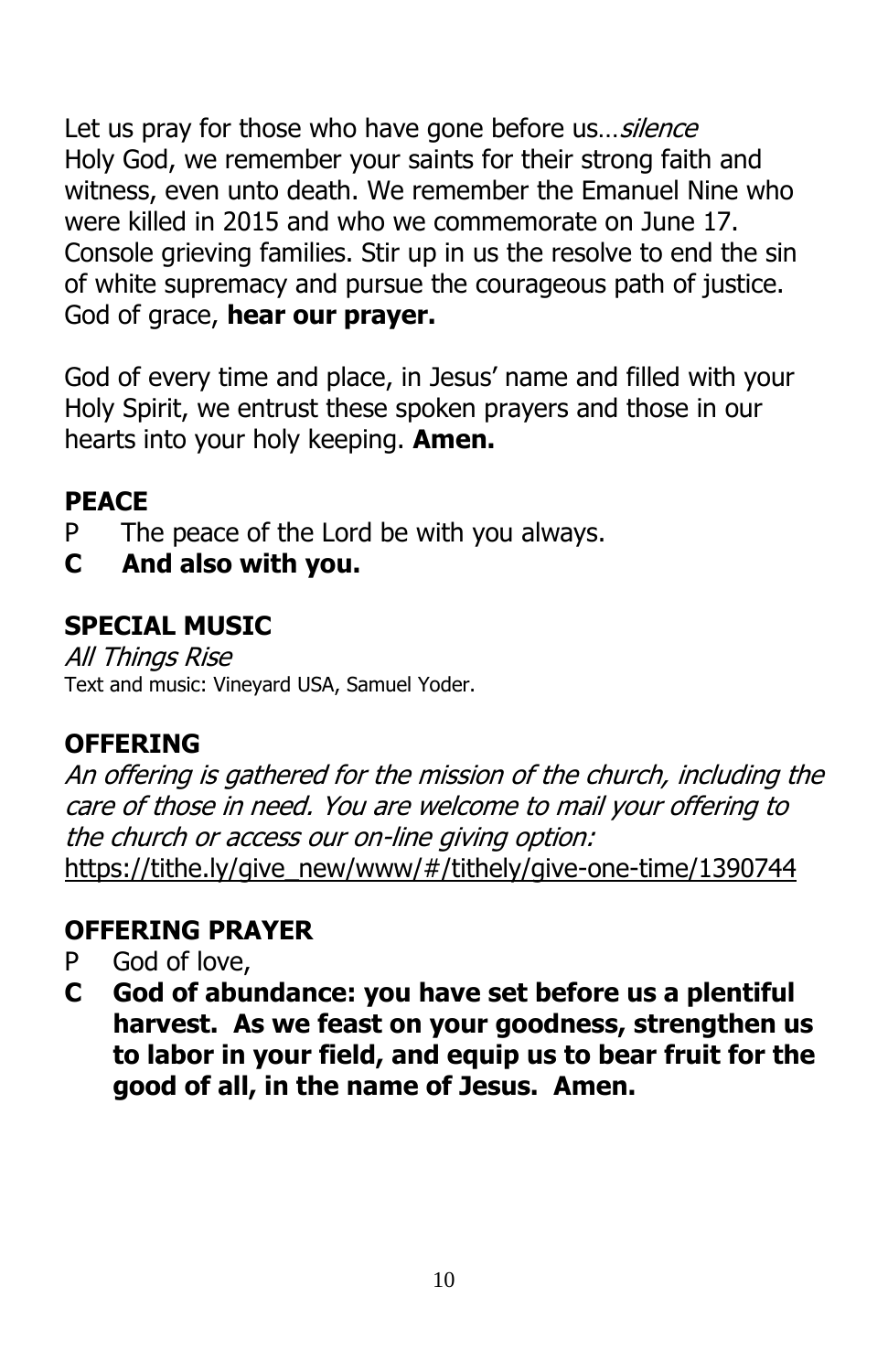#### **THE LORD'S PRAYER (Spoken)**

**C Our Father, who art in heaven, hallowed be thy name, thy kingdom come, thy will be done, on earth as it is in heaven. Give us this day our daily bread; and forgive us our trespasses, as we forgive those who trespass against us; and lead us not into temptation, but deliver us from evil. For thine is the kingdom, and the power, and the glory, forever and ever. Amen**

#### **BLESSING**

- P The God of peace, Father,  $\pm$  Son, and Holy Spirit, bless you, comfort you, and show you the path of life this day and always.
- **C Amen.**

# **SENDING HYMN**

# **"God, Whose Almighty Word" ELW 673 vs. 1, 3, & 4**

- **1 God, whose almighty word chaos and darkness heard and took their flight: hear us, we humbly pray, and where the gospel day sheds not its glorious ray, let there be light.**
- **3. Spirit of truth and love, life-giving, holy dove, speed forth your flight; move on the water's face bearing the lamp of grace, and in earth's darkest place let there be light.**